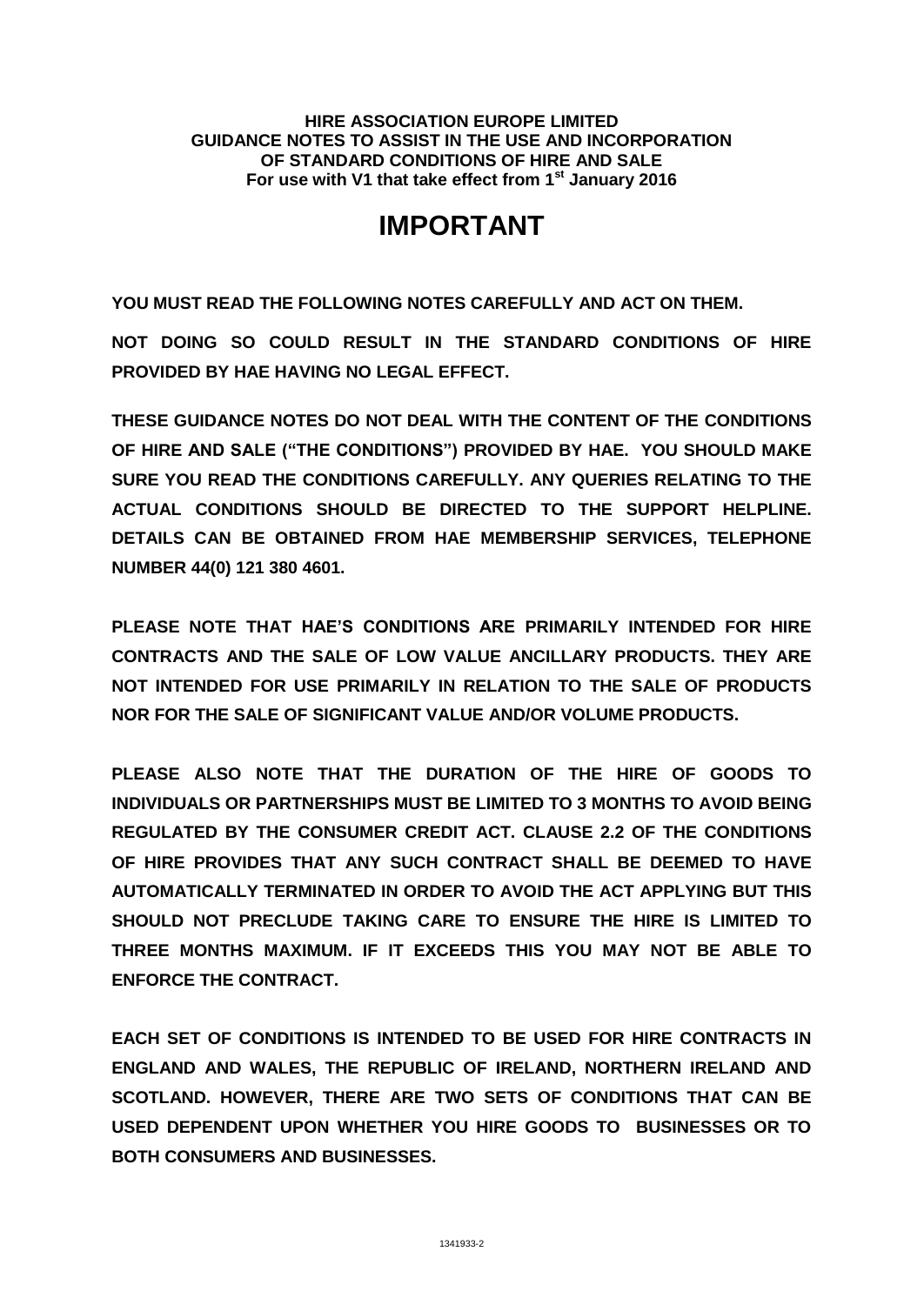# 1. **GENERAL**

- 1.1 You must ensure that your terms of business are incorporated into and form part of the contracts that you make for the hire and/or sale of your products and/or services. If you do not, your terms of business will not form part of the contract. As a result you will be unable to rely on them.
- 1.2 A contract can be made orally, electronically or in writing. It will come into existence as soon as agreement is reached on the most important issues such as the identity of the products and/or services involved. It is not even always necessary to agree the price, as the courts may be prepared to imply certain terms, including the price to be paid.
- 1.3 These notes are designed to assist you with the implementation of the standard terms of business so that they do form part of the contract you make.

# 2. **STATIONERY**

- 2.1 You should do as much as possible to draw your terms of business to your customer's attention before the contract is formed.
- 2.2 This is assisted by your terms of business being printed on as many pre-contractual documents as possible. For example these might include:
	- quotation forms;
	- order forms;
	- order acknowledgement forms;
	- hire forms; and/or
	- hire catalogues (where appropriate).
- 2.3 Where your terms of business are printed on the reverse of a document, it is important to state clearly on the front of the document that important terms of business which will affect the other party's rights are set out on the reverse of the document. This warning should be printed prominently so that your customer's attention is clearly drawn to your terms of business.
- 2.4 Where possible, you should obtain your customer's signature agreeing that your terms of business apply. This may reduce the potential for future dispute as to whether your conditions apply to the contract and/or were accepted by the customer. You may wish to use the following suggested wording:

*[I confirm that I am authorised on behalf of the customer to enter into this contract.] [On behalf of the customer] I accept that the hire of the goods is subject to the terms and conditions printed on the reverse of this form. I confirm that I have read and understood the terms and conditions.*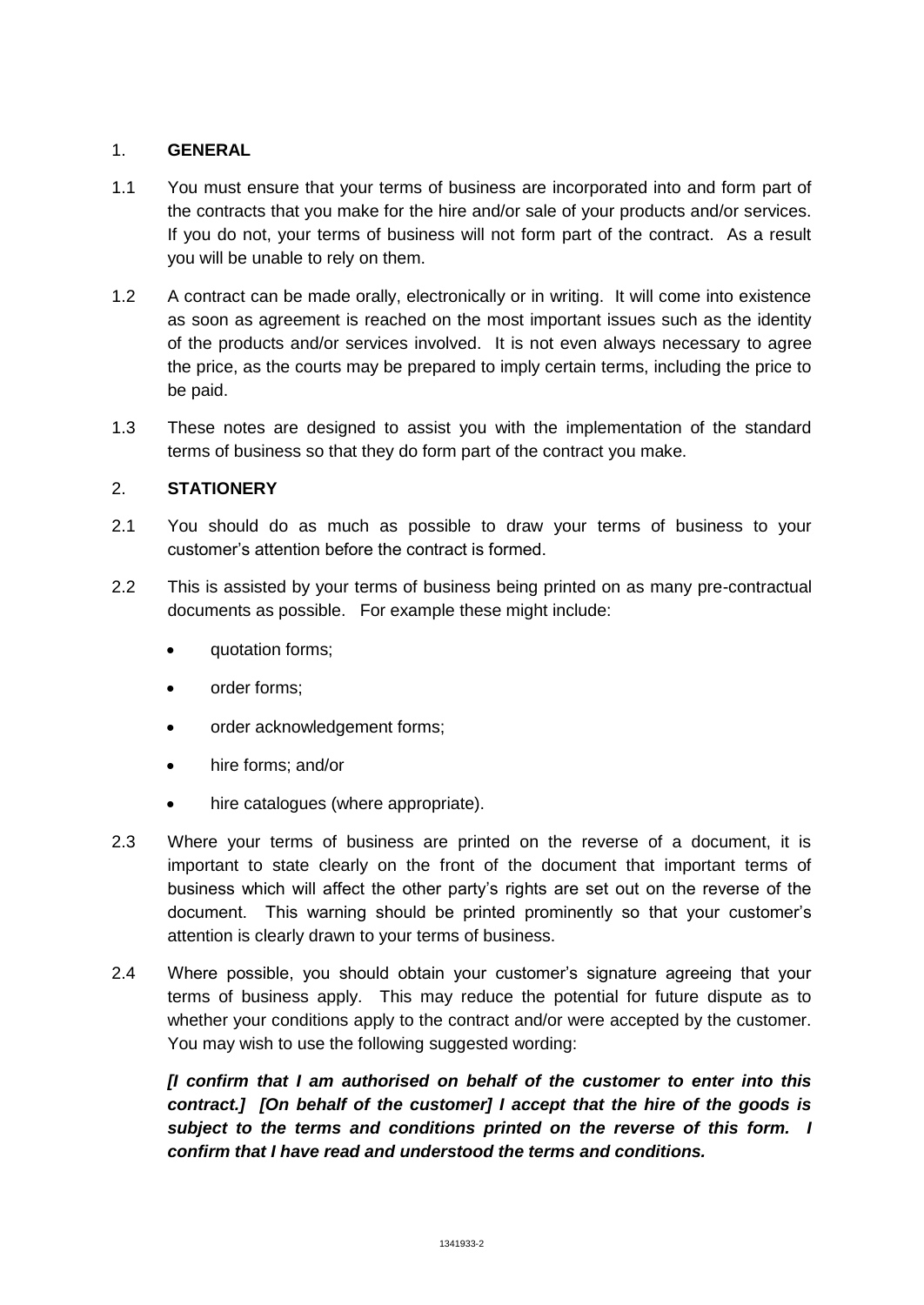2.5 The words in brackets should be deleted where the contract is with an individual acting in his/her personal capacity.

## 3. **ORAL CONTRACTS**

- 3.1 Often a valid and binding contract will be made by oral means, e.g. by telephone or in person. Staff should make it clear that the contract is subject to your terms of business before the contract is concluded. Standard scripts can be used to ensure that staff adhere to this practice. You may also wish to consider having a proforma order form which staff complete to confirm that they have informed the customer that the contract will be subject to your terms and conditions.
- 3.2 If possible your standard conditions should be supplied to the customer in advance of the contract being formed and at the time it is formed. If this is not possible, they should be available for the customer if they request them. Also, if the customer has not already been provided with them before they should be sent to the customer as soon as possible after the contract has been made and at the latest when the goods are delivered.
- 3.3 In a hire outlet situation it may be beneficial to display readable copies of your terms of business within the shop so that, if they wish, customers have the opportunity to study them before hiring goods.

## 4. **POSTAL, FAX AND WRITTEN CONTRACTS**

- 4.1 The aim is to ensure that your terms of business appear on the last document to pass between you and your customer before the contract is concluded. This is in an attempt to win the so-called "battle of the forms". The "battle of the forms" effectively provides that "he who fires the last shot wins". This means that the terms of business contained in the last document passing between two parties before a contract is concluded will usually be those which apply to the contract.
- 4.2 As a result, if you send out a quotation with your terms of business and you receive a purchase order containing the purchaser's terms and conditions, in order to win the "battle of the forms", it is important that you take some action. Either send back an order acceptance form containing your own terms of business, or bring it to the customer's attention in some other way that you do not accept its terms and conditions and that the contract is to be subject to your conditions.
- 4.3 Where orders are placed by a customer by post or fax, and particularly where the order refers to the customer's standard terms of business, you should ensure that the order is acknowledged and accepted together with a reference to it being accepted on your standard terms of business.
- 4.4 Acceptance can be oral and standard scripts should be used to ensure that staff adhere to the standard acceptance procedure together with some note or evidence of this. Where the acceptance is by fax or post standard letters of acknowledgement can be used. A copy of your terms of business should also be sent with this response.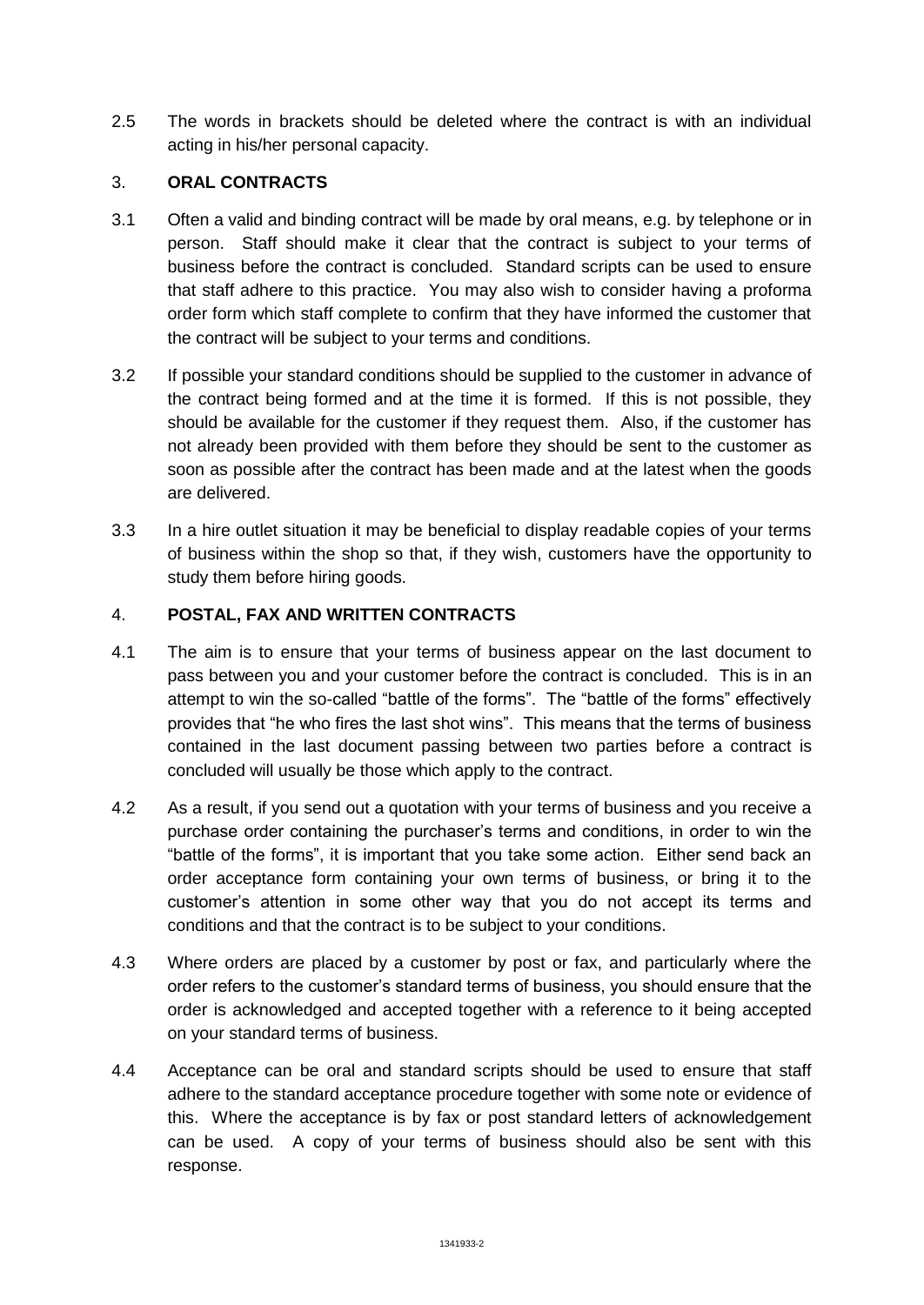- 4.5 It is also helpful to try to avoid returning any documents originating from your customers and to always respond to any terms put forward by your customer with a document which contains or refers to your own terms of business.
- 4.6 You could do this, for instance, by adopting a procedure whereby orders placed by a purchaser are stamped by your employee with a rubber stamp stating: "accepted on *[INSERT COMPANY NAME]*'s terms of business" and a copy returned to your customer.

# 5. **TIMING**

- 5.1 Referring to your standard terms of business after the contract has been formed, e.g. by the subsequent dispatch of an invoice with your terms of business printed on the reverse, will on its own not be sufficient to incorporate your standard conditions into the contract. This is because the invoice is sent after the contract itself has been entered into resulting in the standard conditions being treated as a post-contractual document.
- 5.2 Terms of business are however often printed on invoices as their presence can, in certain limited circumstances, be helpful in establishing a course of dealing on your terms of business.

## 6. **CREDIT ACCOUNTS**

- 6.1 You may also find it helpful to devise a form which is sent to all new customers to set up a credit account. This works especially well with business customers who provide repeat business.
- 6.2 This form would seek details of the customer, such as its full name and in the case of a company its registered number and registered office, details of trade referees and other relevant information. Such information is useful when chasing late payment.
- 6.3 This form would be accompanied by your terms of business and would contain a paragraph stating that your customer accepted that your terms of business would apply in all contracts between you and the customer to the exclusion of all other terms and conditions. The form would need to be signed by the customer to open an account with you but this would, at the same time, mean they were accepting your terms and conditions.

#### 7. **CONSUMERS AND BUSINESSES**

- 7.1 As a result of agreement by members of HAE in June 2010, it has been decided that the conditions that cover both business and consumer hire will be used although the conditions that cover business hire only will still be available. However, it is important to note that in relation to the Conditions that cover both business and consumer hire, a number of the exclusions and/or limitations as well as other terms may not be enforceable against consumers.
- 7.2 The terms and conditions for business and consumer hire include asterisks to highlight that some provisions may not be applicable to consumers in an aim to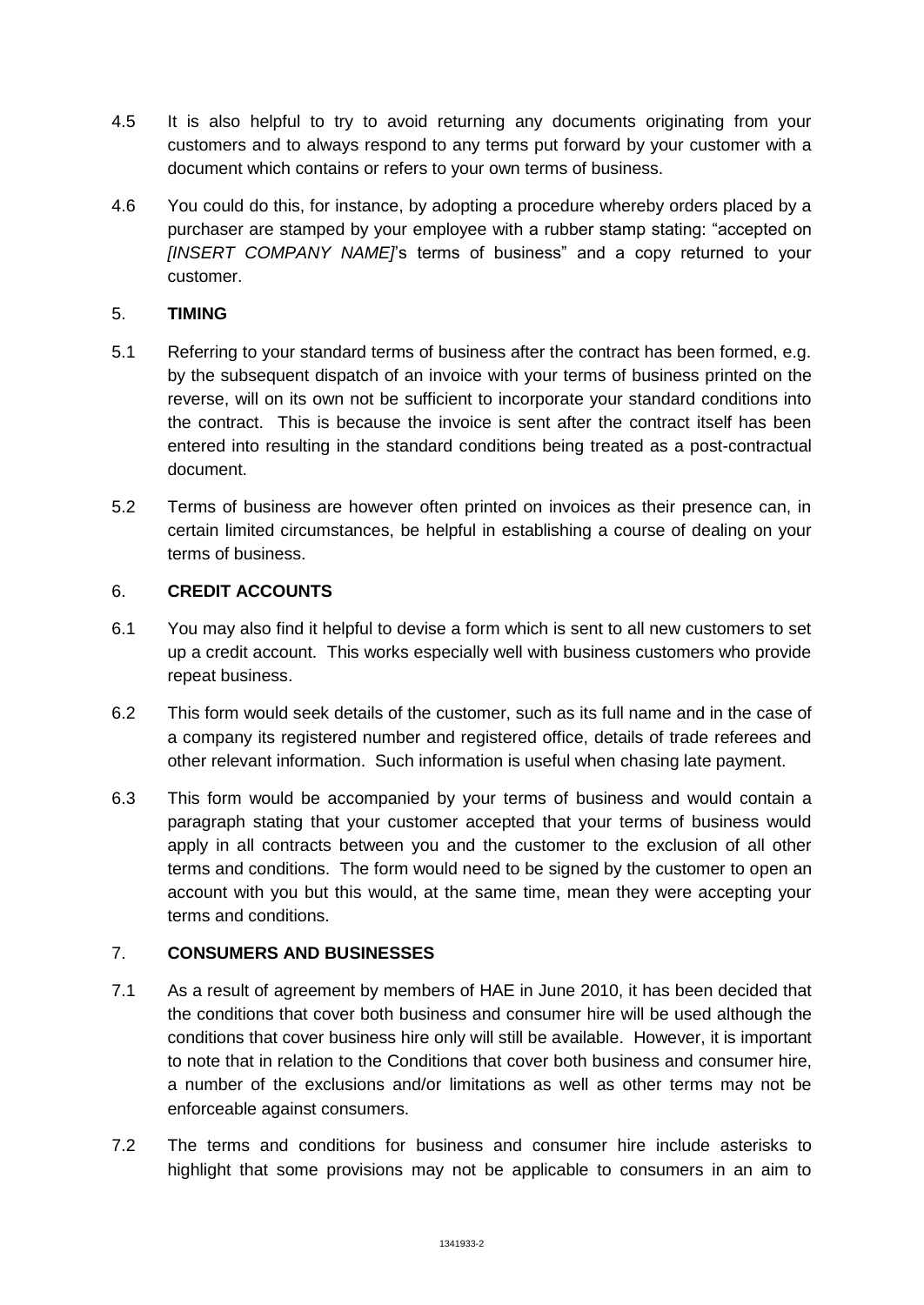comply with relevant consumer regulations. However, there may still be exclusions and/or limitations that may not be enforceable. This will vary from case to case.

7.3 Similarly, even in a business hire context, exclusions and/or limitations may not be enforceable if they are not reasonable.

# 8. **DEALING WITH CONSUMERS**

- 8.1 A "consumer" is an individual acting for purposes which are wholly or mainly outside that individual's trade, business craft or profession. The law imposes numerous additional obligations on you when you do business with consumers.
- 8.2 What your obligations are in relation to consumers will depend on how (and where) you agree a contract with a consumer customer. The three types of contracts are:
	- **On-premises contracts** broadly speaking, contracts concluded at your place of business in the presence of the consumer;
	- **Off-premises contracts** either:
		- o contracts concluded in the simultaneous physical presence of the trader and the consumer, in a place which is not the business premises of the trader.
		- o contracts for which an offer was made by the consumer in the simultaneous physical presence of the trader and the consumer in a place which is not the business premises of the trader.
		- o contracts concluded either:
			- **•** on the business premises of the trader, or
			- **through any means of distance communication,**

immediately after the consumer was personally and individually addressed in a place which is not the business premises of the trader in the simultaneous physical presence of the trader and the consumer.

- $\circ$  contracts concluded during an excursion organised by the trader with the aim or effect of promoting and selling goods or services to the consumer."
- **Distance contracts** a contract concluded under an organised distance sales or service-provision scheme without the simultaneous physical presence of the trader and the consumer, with the exclusive use of one or more means of distance communication up to and including the time at which the contract is concluded.

As can be seen, the definitions of each type of contract are complex and it is difficult to be certain as to whether a particular contract falls within one or other category (and therefore what obligations apply to you in each instance).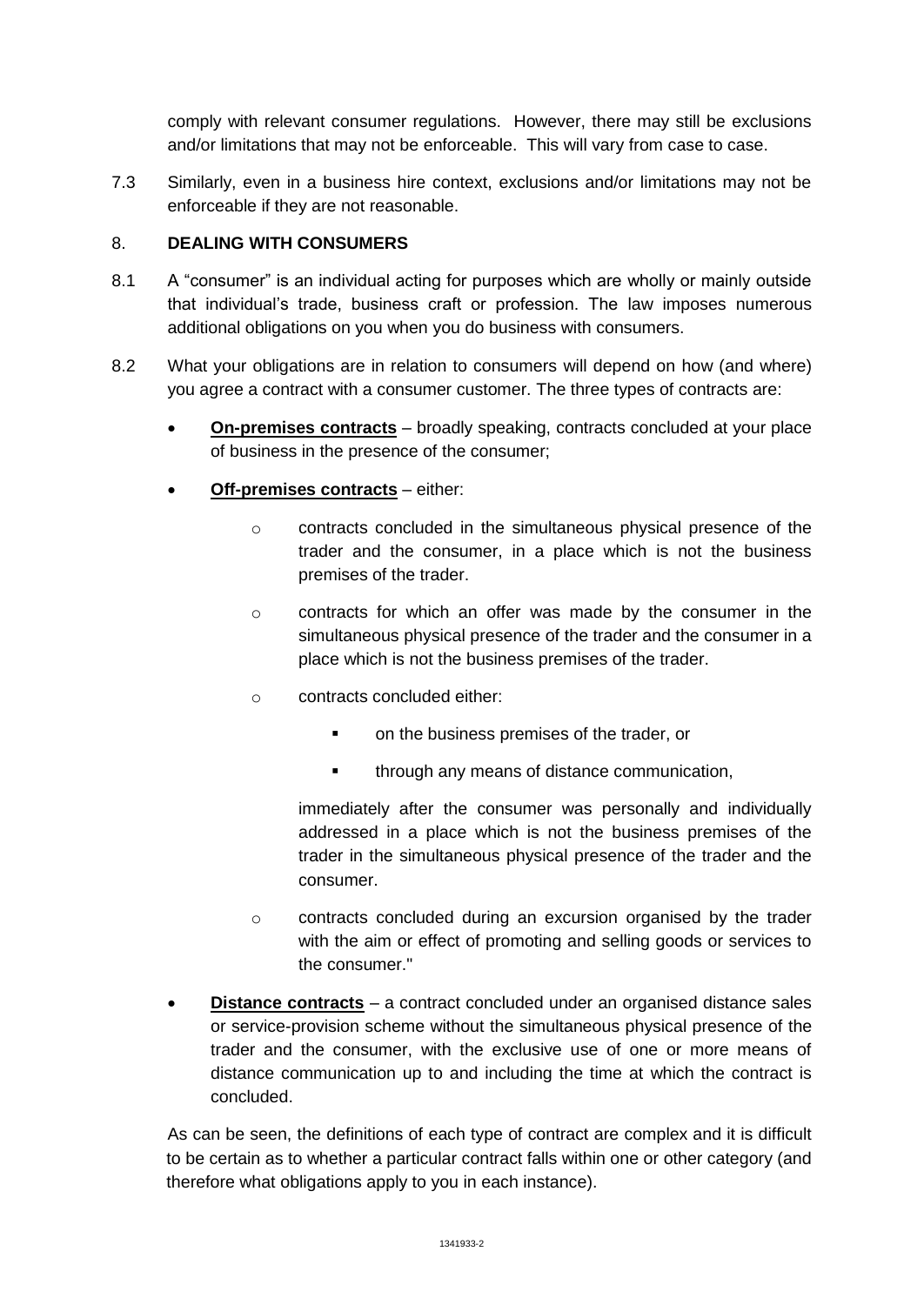- 8.3 We therefore recommend that you treat all consumers as falling within the category which imposes the widest obligations on you and offers most protection to consumers i.e. off-premises contracts. The reasons for this is that, if you take this approach, any potential risks for you (and your employees personally) are minimised. This is the approach that has been adopted in the drafting of the Conditions.
- 8.4 If your business is run on the basis that all or mostly all your contracts with consumers would be defined as "on-premises" contracts, then the wider obligations may not apply to you. Please telephone the HAE Legal Helpline for further information.

#### **Pre-contractual Information**

- 8.5 When you deal with consumers you must provide them with various pieces of information **before** entering into a contract with them. This information must be provided in a durable form i.e. in a letter, email or as part of a larger document such as a price list or quotation. If you do not provide all the necessary information then a consumer can sue you for breach of contract.
- 8.6 The table below identifies:
	- the pre-contractual information which must be provided;
	- whether it is provided for in the Conditions; and

| <b>Pre-Contractual Information</b>                                                                                        | In the Conditions?                 | Location    |
|---------------------------------------------------------------------------------------------------------------------------|------------------------------------|-------------|
| Main characteristics of the goods and/or services                                                                         | <b>No</b>                          |             |
| Your identity (such as your name, address, company<br>number etc.)                                                        | Yes, but your input<br>is required | 1.1         |
| Total price of the services or how it will be calculated                                                                  | N <sub>o</sub>                     |             |
| Where applicable, details of additional delivery charges<br>and other costs or how they will be calculated                | No                                 |             |
| Payment, delivery and performance arrangements                                                                            | Partially                          | $4 - 9$     |
| Where applicable, your complaint handling policy                                                                          | Yes, but your input<br>is required | 13.4        |
| A reminder that you are under a legal duty to supply<br>goods and/or services that are in conformity with the<br>contract | Yes                                | 3           |
| Where applicable, the existence and the conditions of<br>after-sales services and commercial guarantees                   | N/A                                | N/A         |
| Duration of the contract and/or the conditions for<br>terminating                                                         | Yes                                | 1.1, 10, 11 |
| Where applicable, digital content's functionality and<br>technical protection                                             | N/A                                | N/A         |
| Where applicable, digital content's compatibility                                                                         | N/A                                | N/A         |

if so, the clause in the Conditions where you will find it.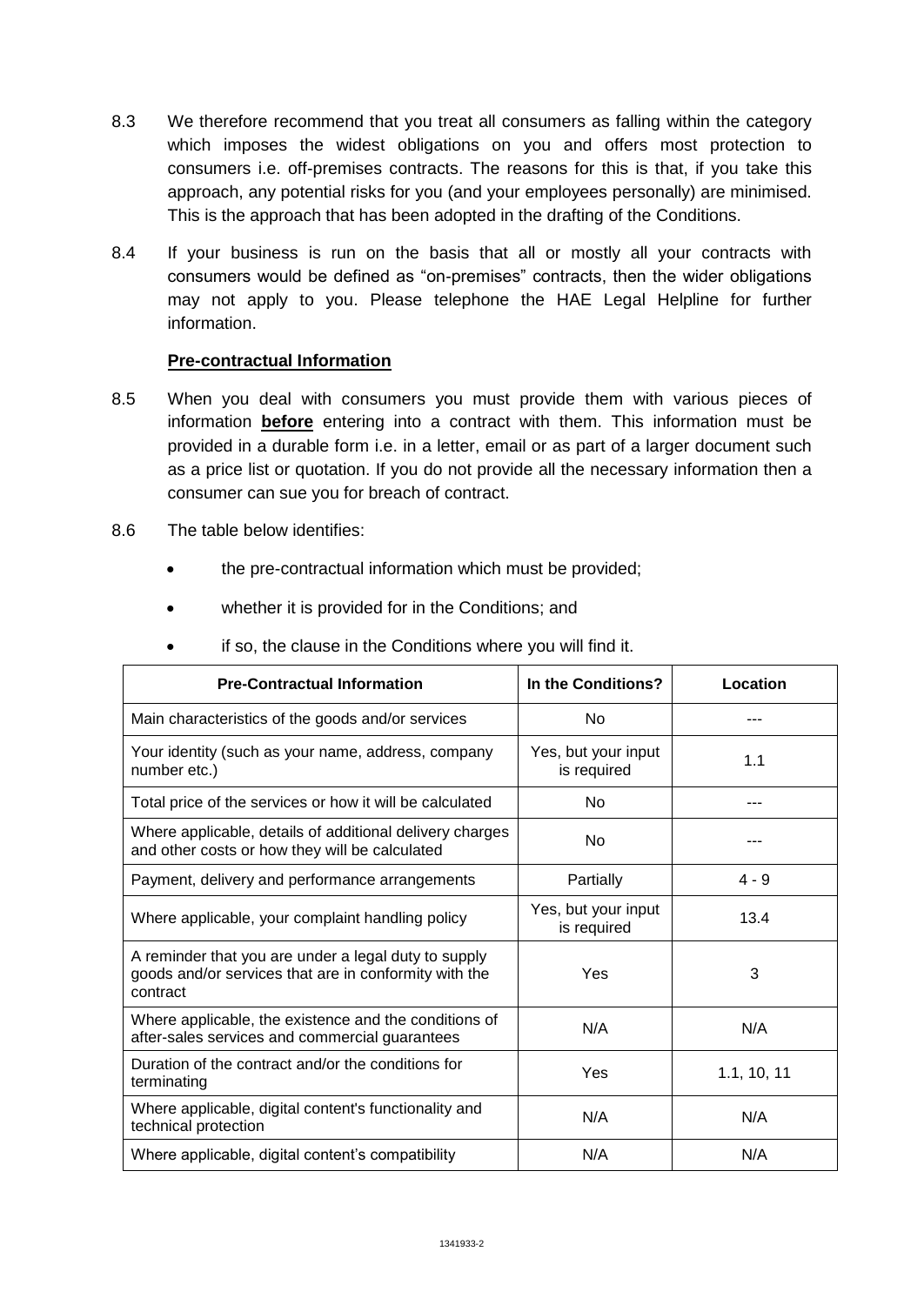| Your address and contact details (geographical<br>address, telephone number, fax number and e-mail<br>address)                                                            | Yes, but your input<br>is required | 1.1, end of the<br>Conditions |
|---------------------------------------------------------------------------------------------------------------------------------------------------------------------------|------------------------------------|-------------------------------|
| Where applicable, the address and identity of the other<br>trader for whom you are acting                                                                                 | N/A                                | N/A                           |
| Where you act on behalf of another trader, the<br>geographical address of the place of business of that<br>other trader, where the consumer can address any<br>complaints | N/A                                | N/A                           |
| Costs, where the contract is of indeterminate duration<br>or is a subscription                                                                                            | <b>No</b>                          |                               |
| Cost of using the means of distance communication for<br>the conclusion of the contract where that cost is<br>calculated other than at the basic rate                     | N/A                                | N/A                           |
| Information about the right to cancel                                                                                                                                     | Yes                                | 10                            |
| Where applicable, the consumer's obligation to pay for<br>the return of goods                                                                                             | N/A                                | 10.8                          |
| The fact that the consumer must pay for services<br>received if he agrees to their supply during the<br>cancellation period                                               | Yes                                | 10.3                          |
| Where applicable, the fact that the consumer has no<br>right to cancel or how the right to cancel can be lost                                                             | Yes                                | 10.3                          |
| Details of applicable codes of conduct and how copies<br>of these can be obtained                                                                                         | N/A                                | N/A                           |
| Where applicable, the minimum duration of the<br>contract                                                                                                                 | Yes                                | 1.1                           |
| Where applicable, details of any consumer deposits<br>and financial guarantees                                                                                            | <b>No</b>                          |                               |
| Complaint and redress mechanisms                                                                                                                                          | N/A                                | N/A                           |
| A Model Cancellation Form                                                                                                                                                 | <b>No</b>                          |                               |

- 8.7 As you can see, most of the necessary pre-contractual information is already provided in the Conditions. However, you will note that at clauses 1.1, 13.4 and at the end of the Conditions there are areas highlighted yellow and in square brackets which require your input:
	- 1.1 your company name, registered office, geographical address (if different from your registered office), your company number and VAT number.
	- 13.4 what number and/or e-mail address a consumer can use to contact you to raise a query or make a complaint.
	- End of the Conditions your company name, telephone number, fax number and e-mail address.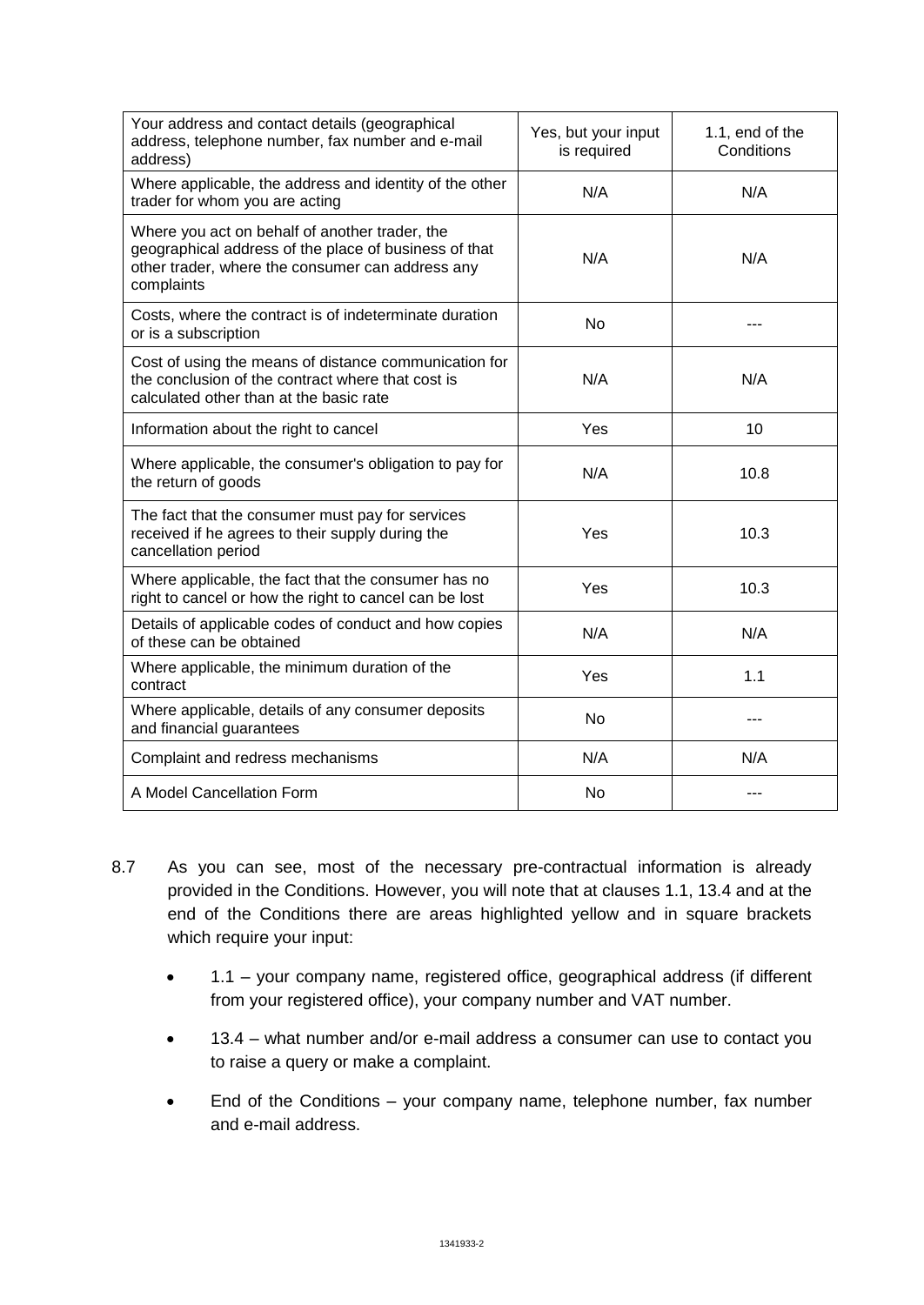This information is part of the pre-contractual information you must provide consumers with so it is of vital importance that you complete these parts of the Conditions.

- 8.8 You will also note that some information is not provided in the Conditions. This is because this particular information will vary from business to business and, as such, you will personally need to ensure that consumers are provided with the following within the time frame detailed in 8.8 below:
	- **A description of the main characteristics of the goods and/or services.** This information could be provided in quotations, order forms, hire forms and/or hire catalogues (where appropriate).
	- **The total price of the goods and/or services or how it will be calculated.** This information could be provided in a price list. It would also be advisable to confirm the price when acknowledging/confirming the consumer's order.
	- **Where applicable, additional delivery charges and other costs or how they will be calculated.** As delivery, collection and other additional charges are referred to in the Conditions (see clause 6) you will need to set out how much these charges will be or how they will be calculated. This information could be provided in a price list. It would also be advisable to confirm this information when acknowledging/confirming the consumer's order.
	- **Details surrounding payment, delivery and performance arrangements.**  You will need to have confirmed with the consumer how much they are going to pay for the goods and/or services and when they will have to pay. You will need to have confirmed who will be delivering and/or collecting the goods and on what date. You will need to have confirmed when any services will be performed. You will need to have confirmed any other arrangements which the consumer requires for the performance of the contract.
	- **Details of any consumer deposits and financial guarantees.** As deposits are referred to in the Conditions we assume you may wish to require consumers to make a deposit on any goods they hire/purchase from you. If so, you must provide them with details of the deposit, including how much it will be and whether or not it is refundable. This information could be provided when you inform the consumer of the price of the goods and/or services.
	- **A Model Cancellation Form.** Consumer legislation now requires that you provide consumers with a model cancellation form which they may use to cancel the contract with you. This form is not the only way a consumer may cancel the contract but it must be provided by you all the same. A model cancellation form is set out in the Appendix to these Guidance Notes. The form also provides the consumer with clear information as to their consumer rights, thus ensuring that you inform consumers that deal with you what their rights are.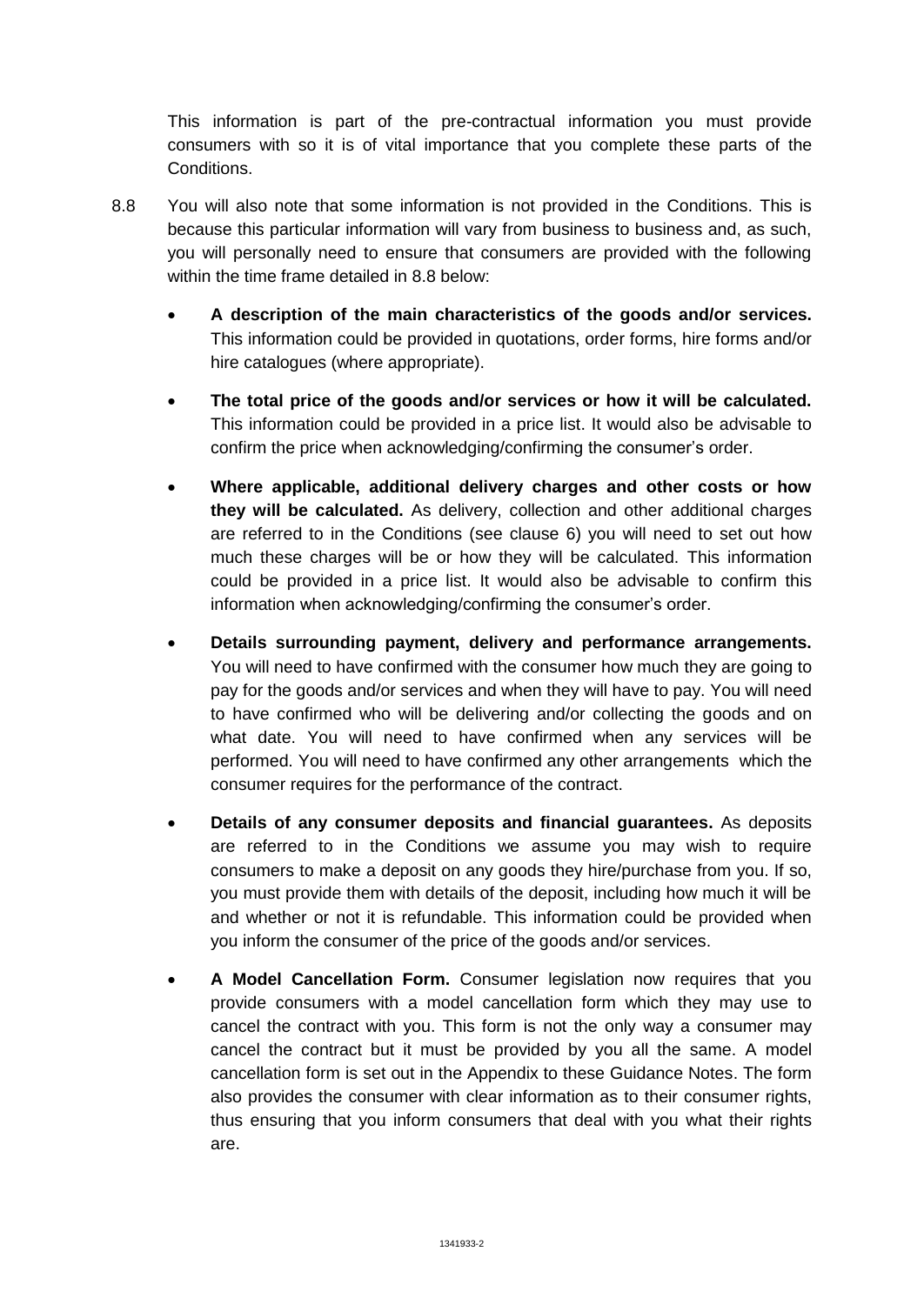8.9 How all this pre-contractual information is provided will depend on your individual contracting process. What is essential is that you provide the Conditions to consumers prior to entering into contracts with them and that your contracting process enables you to also provide the additional information set out above. One possibility is to provide the Conditions and other pre-contractual information when you send out a quotation or an order form for the consumer to complete.

#### **Consumer Right to Cancel**

- 8.10 Consumers have certain rights to cancel the contract free of charge. The time within which a consumer may exercise their cancellation right for a contract for the provision of goods is within 14 days of the day following the date on which the goods come into the physical possession of the consumer. The same cancellation period applies where both goods and services are provided under a contract.
- 8.11 If a consumer validly exercises its right to cancel then you must refund any sums that they have already paid under the contract:
	- within 14 days of receipt of the goods which have been returned by the consumer; or
	- (if earlier) within 14 days after the day the consumer provides evidence that they have returned the goods; or
	- if no goods have been provided, 14 days after the day on which you are informed of the consumer's decision to cancel the contract.
- 8.12 However, where the consumer requests in writing that the services be provided within the 14 day cancellation period then they will lose their right to cancel free of charge once the performance of the Services is completed. If the consumer cancels the contract once the performance of the Services has begun then you may charge them for any costs you have reasonably incurred in performing the Services thus far. Please note that this does not preclude you from having to refund the consumer any sums they have already paid under the contract in excess of the costs you have incurred.
- 8.13 Please note that consumers will not have a right to cancel where:
	- the contract is for the supply of accommodation, transport of goods, vehicle rental services, catering or services related to leisure activities; and
	- the contract provides for a specific date or period or performance.
- 8.14 Please be aware that where a consumer exercises their right to cancel and the goods have already been provided to them, the Conditions provide that the Customer must return the Goods to you at their own cost. If this would be impractical for consumers in your line of business, please contact the HAE Legal Helpline for further advice.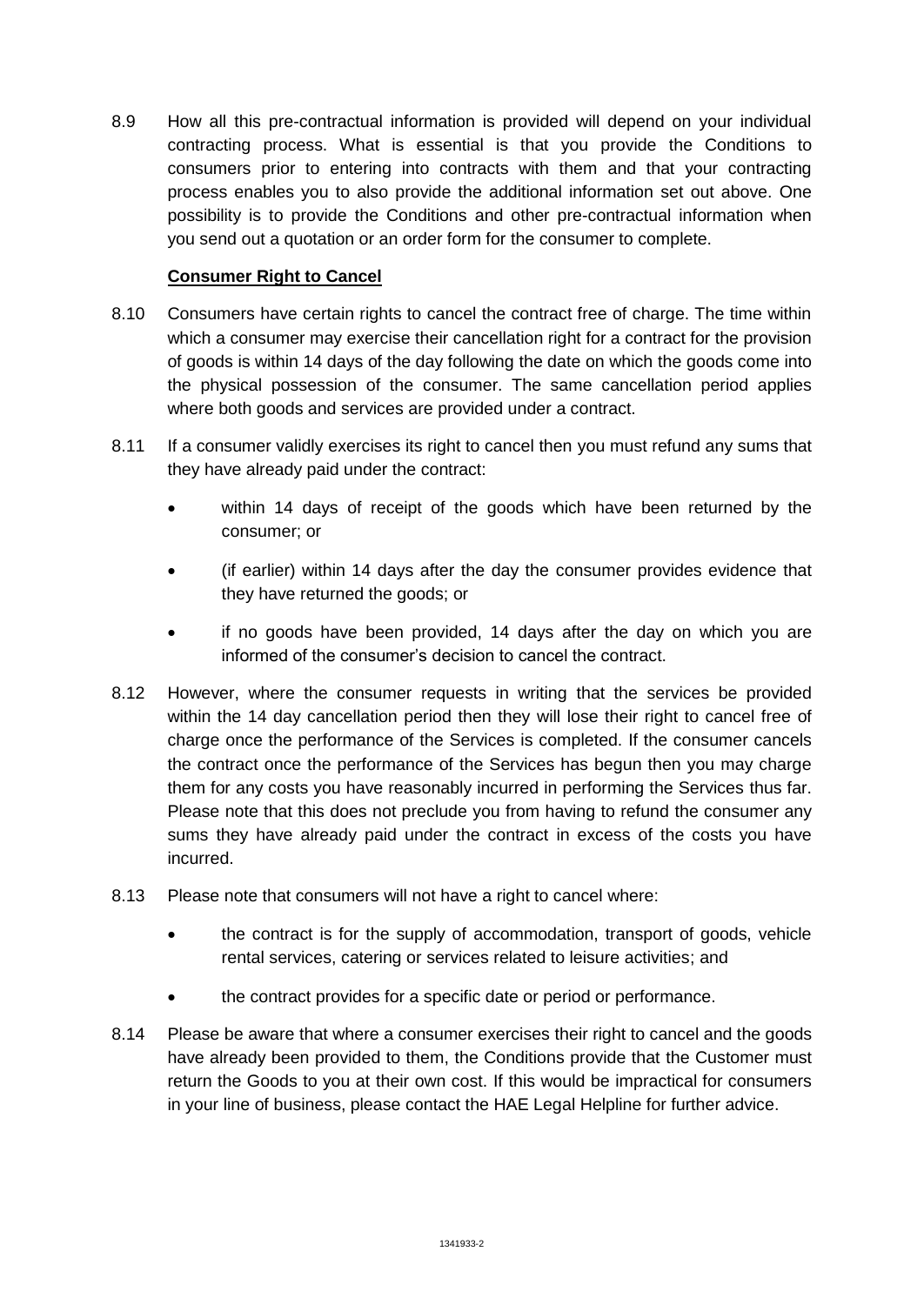## **Confirming the Contract**

8.15 Before the goods and/or services are provided, you must provide confirmation of the contract to the consumer on paper or, only if they agree otherwise, via some other durable medium such as e-mail.

#### **Consumer Rights under the Consumer Rights Act 2015**

8.16 You will note that clause 3 is an effective "catch all" for any new consumer legislation that may come into force from time to time. The most recent piece of consumer legislation is the Consumer Rights Act 2015 ("CRA") which consolidates the various pieces of consumer legislation that went before it. Whilst the CRA largely confirms the existing legal position for goods and services in relation to consumers, there are some significant changes which you should be aware of and which, from an operational perspective, may require you to make changes to your business.

## **Goods**

- 8.17 All goods supplied to consumers should:
	- be of satisfactory quality;
	- be fit for purpose;
	- match the description, sample or model; and
	- be installed correctly (if you have agreed to install the goods as part of the contract).
- 8.18 If the goods do not meet these requirements then consumers have the following rights:
	- **Initial Right to Reject.** Consumers may reject the goods within the first 30 days of the contract and will be entitled to a refund (see below). Where, within this 30 day period, the consumer asks you to repair or replace the goods (see below), the 30 day period will be paused.

Once the goods have been repaired or replaced, the 30 day period will continue for 7 days or longer if more of the initial 30 day period remains.

*E.g.1. Goods are delivered to the consumer. After 27 days, the consumer asks you to repair the goods. This takes you two weeks. At the end of that two week period, the consumer will have a further 7 days within which to exercise their initial right to reject.*

*E.g.2. Goods are delivered to the consumer. After 10 days, the consumer asks you to repair the goods. This takes you two weeks. At the end of that two week period, the consumer will have a further 20 days within which to exercise their initial right to reject.*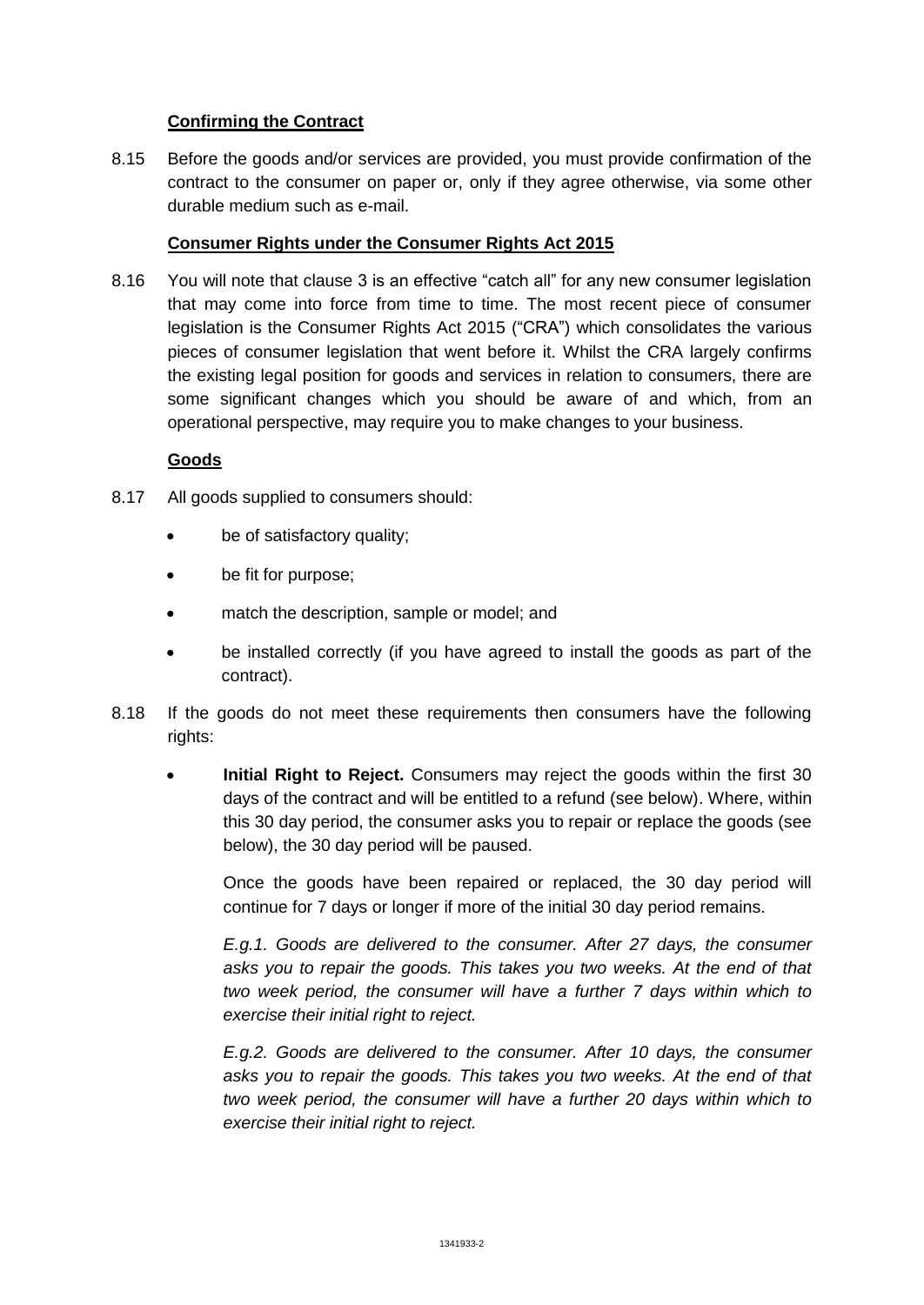- **Repair or Replacement.** Consumers may, at any time during the contract, require you to repair or replace the goods at your own cost within a reasonable period of time and without significant inconvenience to the consumer. However, a consumer cannot ask you to carry out one of these remedies where this would be impossible or disproportionate compared to the other of those two remedies.
- **Final Right to Reject or Price Reduction.** Consumers may only exercise one of these rights and only where:
	- o after one repair or one replacement, the goods still do not conform to the contract;
	- o repair or replacement is impossible or disproportionate; or
	- $\circ$  the repair or replacement has not been carried out within a reasonable period of time and without significant inconvenience to the consumer.

The price reduction can be up to 100% of the value of the goods.

 **Refund.** Consumers are entitled to a refund where they exercise their initial or final right to reject the goods. For hire goods, the refund is in respect of anything paid or otherwise transferred by the consumer for the period of hire that the consumer does not get due to the right to reject being exercised. Refunds must be paid within 14 days of you agreeing that a refund is payable and using the same means of payment as the consumer.

Where the final right to reject is exercised, you may reduce the refund payable to take into account the use the consumer has made of the goods, but only where the right to reject has been exercised after the first 6 months of the contract.

*E.g. A consumer hires goods for a period of three months and pays the entire rental fee up front. After 30 days the consumer decides the goods are defective and exercises its initial right to reject the goods. The refund payable to the consumer would be for proportion of the rental fee which represented the remaining two months of the hire period. However, the consumer may also wish to bring a claim for damages against you for having to use faulty goods for the first month of the hire period.*

- 8.19 Please note that, in addition to the above statutory remedies, consumers can also claim damages, specific performance etc. to compensate them for any other loss which they may suffer.
- 8.20 The above consumer rights in relation to goods shall not apply where:
	- before entry into the contract, defects are brought to the consumer's attention;
	- the consumer examines the goods and any defects ought to have been obvious;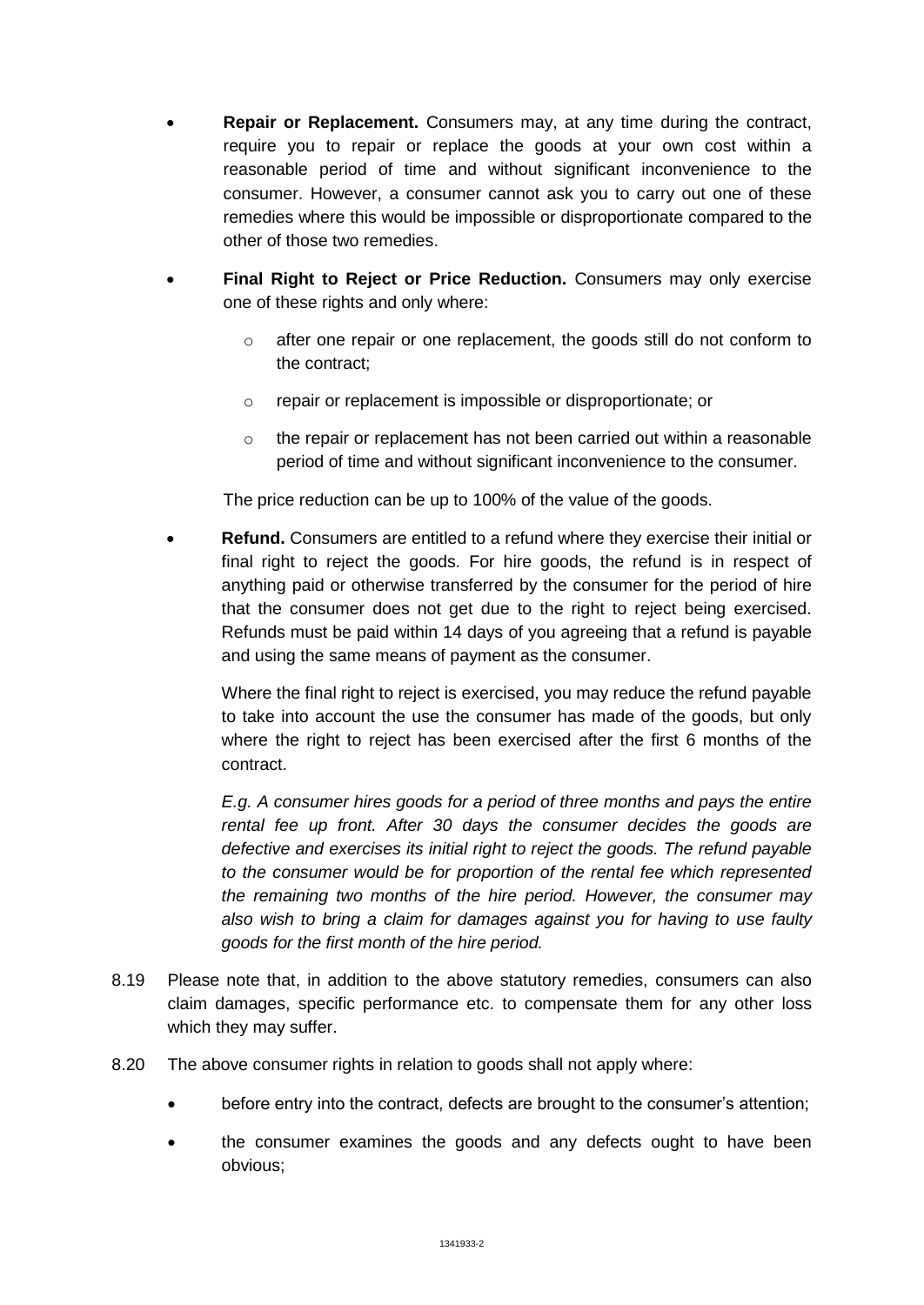- the goods were used for a purpose that was neither obvious nor made known to you; and
- the goods have become defective as a result of fair wear and tear.

#### **Services**

- 8.21 All services provided to consumers should be:
	- carried out with reasonable care and skill;
	- completed for a reasonable price and within a reasonable period of time (where no timescale is provided);
	- completed in accordance with any information said or conveyed in writing to the consumer where the consumer relies on it (this is intended to include quotations, assurances regarding timescales and other information provided to the consumer prior to the contract which induces them to purchase services from you).
- 8.22 If the goods do not meet these requirements then consumers have the following rights:
	- **Repeat Performance of the Services.** Where you:
		- o fail to exercise reasonable care and skill; or
		- o do not comply with information you have provided to consumers which relates to the services,

consumers are entitled to require you to re-perform the services at your own cost, within a reasonable period of time and without significant inconvenience to the consumer.

However, this right cannot be exercised where it would be impossible to provide the services in conformance with the contract.

- **Price Reduction.** Where you:
	- o fail to exercise reasonable care and skill;
	- o fail to perform the services within a reasonable period of time; or
	- o do not comply with any information you have provided to consumers,

consumers are entitled to a reduction in the price of up to 100% and any refund for anything already paid above the reduced amount. Refunds must be paid within 14 days of you agreeing that a refund is payable and using the same means of payment as the consumer.

Where both rights are available to the consumer they are only entitled to a reduction in the price where: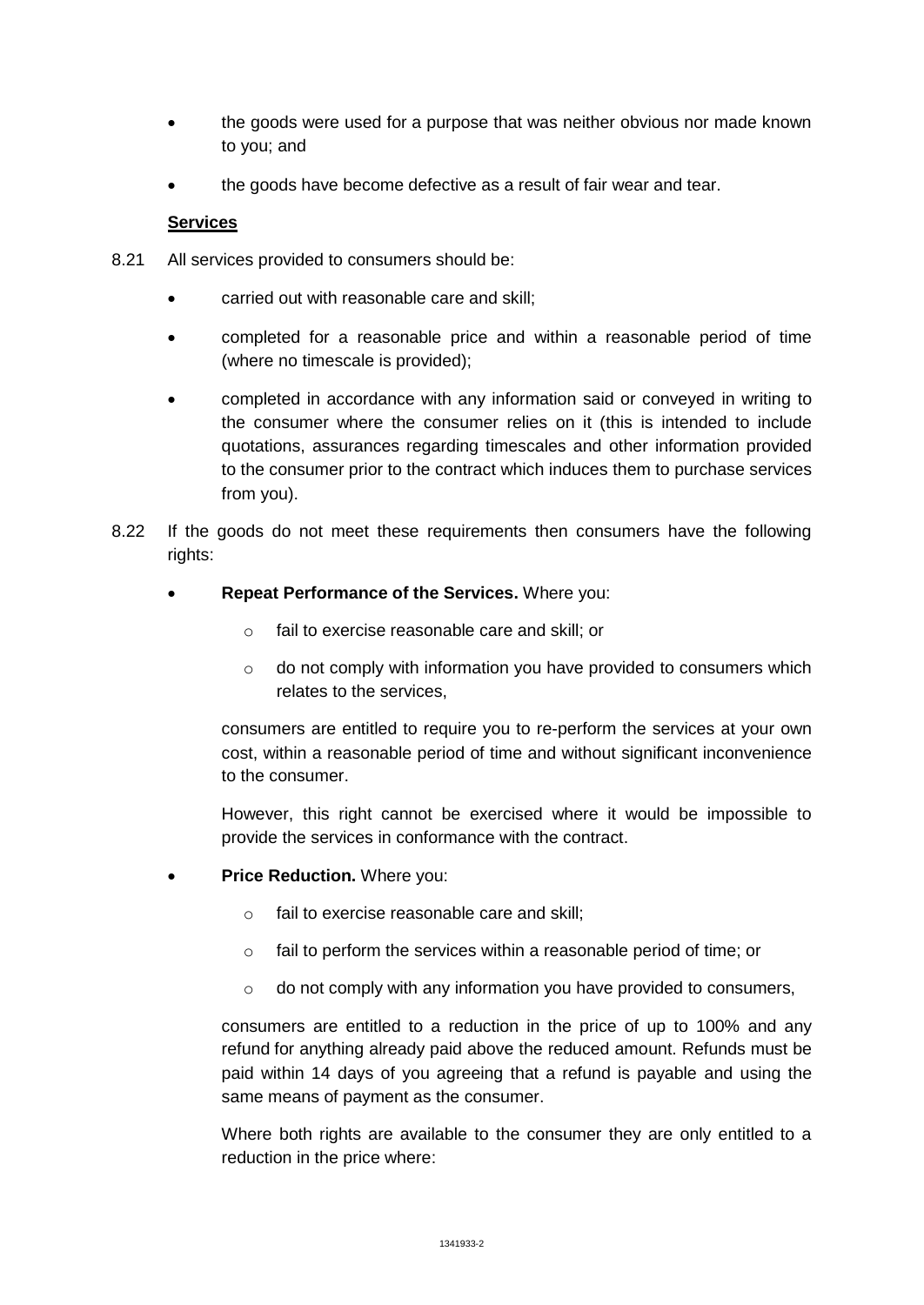- o it would be impossible for you to provide the services in conformance with the contract; or
- o you fail to repeat the services within a reasonable period of time and without significant inconvenience to the consumer.
- 8.23 Please note that, provided you perform the services with reasonable care and skill, it is immaterial whether the performance of the services actually achieves the consumer's desired outcome.
- 8.24 The above consumer rights in relation to services shall not also not apply where:
	- the consumer is responsible for things going wrong or has caused the damage it has suffered. For example, where the consumer instructs you to use inappropriate materials or methods or to take short cuts in order to save money;
	- the consumer changes its mind about wanting the services; or
	- the faults have appeared as a result of fair wear and tear.
- 8.25 Please note that, in addition to the above statutory remedies, consumers can also claim damages, specific performance etc. to compensate them for any other loss which they may suffer.

## 8.26 **Digital Content**

- 8.26.1 The CRA has introduced a new concept of "digital content" which is separate from goods and services. Digital content is defined as "data which is produced and supplied in digital form". This means that the physical media that hosts digital content (such as a CD or Blu-ray) will still be classified as a "good" but the content itself on that item will now be classified as "digital content". Under the CRA you have specific obligations with regard to any digital content you supply to your consumer customers.
- 8.26.2 We acknowledge that in your particular industry the hiring of digital content may not apply to many of your members. If this is the case then this section 8.26 can be disregarded.
- 8.26.3 Under the CRA, it is an implied term of any consumer contract that you have the right to supply any digital content which you offer to your consumer customers. In addition, any such digital content must be:
	- of satisfactory quality;
	- fit for a particular purpose; and
	- as described (including system requirements).

Most computer operating systems or games have minor bugs that are corrected over time with patches or upgrades and this will be tested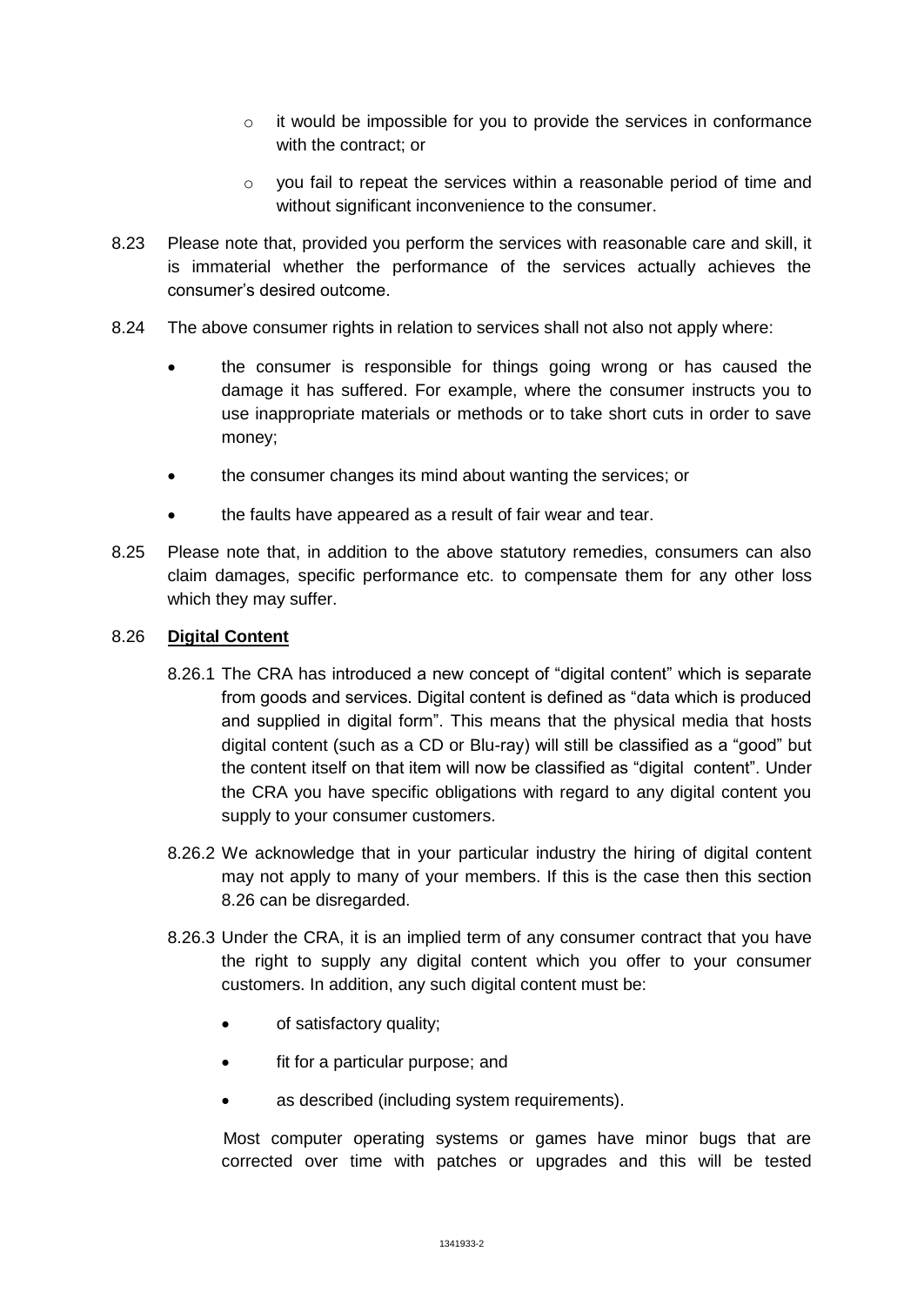objectively in considering what is "reasonable" to be deemed acceptable in the context of satisfactory quality.

- 8.26.4 Where digital content does not conform with the above requirements then consumers will have the following remedies available to them:
	- **Repair or Replacement.** Consumers are entitled to require you to repair or replace the digital content at your own cost, within a reasonable period of time and without significant inconvenience to the consumer.

However, a consumer cannot ask you to carry out one of these remedies where this would be impossible or disproportionate compared to the other of those two remedies.

- **Price Reduction:** Consumers may only exercise their right to a price reduction where:
	- o repair or replacement is impossible or disproportionate; or
	- o the repair or replacement has not been carried out within a reasonable period of time and without significant inconvenience to the consumer.

The price reduction can be up to 100% of the value of the goods and can also include a refund for anything already paid above the reduced amount. Refunds must be paid within 14 days of you agreeing that a refund is payable and using the same means of payment as the consumer.

- **Refund:** where you are found to have breached the implied term that you have the right to supply any digital content offered to your consumer customers, consumers are entitled to a refund in respect of such digital content. As above, refunds must be paid within 14 days of you agreeing that a refund is payable and using the same means of payment as the consumer.
- 8.26.5 It should be noted that any non-conformance identified within the first 6 months of the contract will be deemed to have existed when the digital content was first supplied to the consumer.
- 8.26.6 Please also note that, in addition to the above statutory remedies, consumers can also claim damages, specific performance etc. to compensate them for any other loss which they may suffer.
- 8.26.7 The CRA enables consumers to rely on the above remedies in relation to any "free" digital content you may provide as an add-on to a contract for the hire of goods and/or services e.g. a free CD with various software included in a magazine.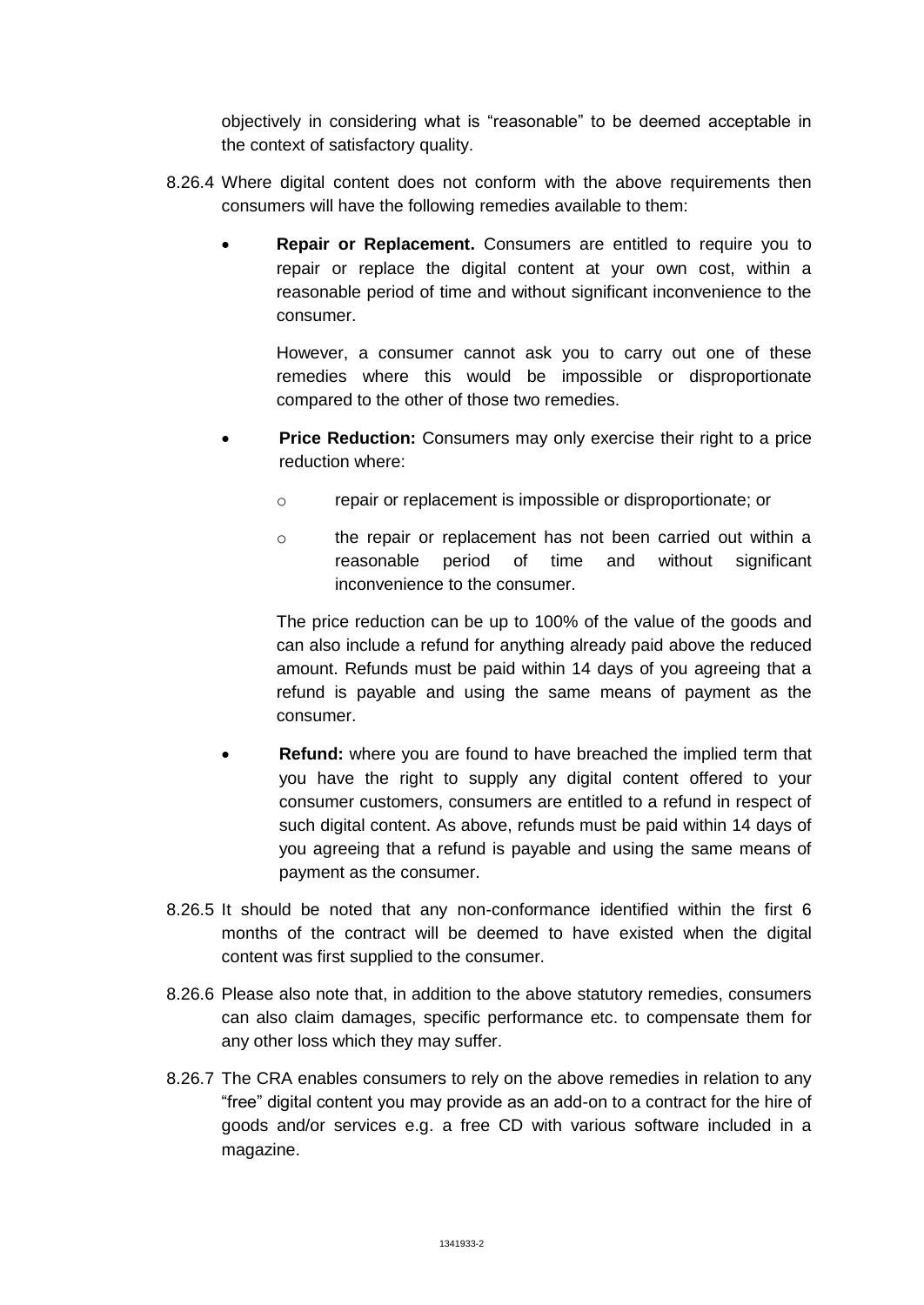- 8.26.8 Where digital content causes damage to a device or other digital content owned by the consumer (e.g. file corruption) and this damage would not have been caused had you used reasonable care and skill, then the consumer is entitled to require you to:
	- repair the damage at your own cost, within a reasonable period of time and without significant inconvenience to the consumer; or
	- compensate the consumer for the damage with an appropriate payment, such payment to be made within 14 days of you agreeing that a refund is payable.

# 9 **JURISDICTION**

- 9.1 The Conditions have been amended. Where as previously, there was a separate set of conditions for England and Wales, the Republic of Ireland, Northern Ireland and Scotland, there is now only one set of Business Conditions and one set of Consumer and Business Conditions that can be used irrespective of the jurisdiction.
- 9.2 The governing law that will apply to a contract will be the law of the country from which the goods are hired. For example, if a hire business is based in Scotland and hires goods to a customer based in England, Scottish law will govern the contract.
- 9.3 Please note that specific advice on the amendments that have been made has not been sought from lawyers based in the different jurisdictions. If you are based outside England and Wales you may wish to obtain local legal advice on the amendments that have been made.

**THESE NOTES ARE ONLY A BRIEF GUIDE TO PROCEDURES THAT YOU MAY WISH TO ADOPT IN ORDER TO ENSURE THAT YOUR TERMS AND CONDITIONS HAVE BEEN VALIDLY INCORPORATED AND TO ASSIST YOU TO COMPLY WITH NEW LEGISLATION ON CANCELLATION RIGHTS AND REQUIRED PRE-CONTRACTUAL INFORMATION (FOR CONSUMERS ONLY). THEY ARE NOT EXHAUSTIVE. IF YOU HAVE ANY FURTHER QUERIES PLEASE CONTACT THE HAE LEGAL HELPLINE. UPDATED OCTOBER 2015**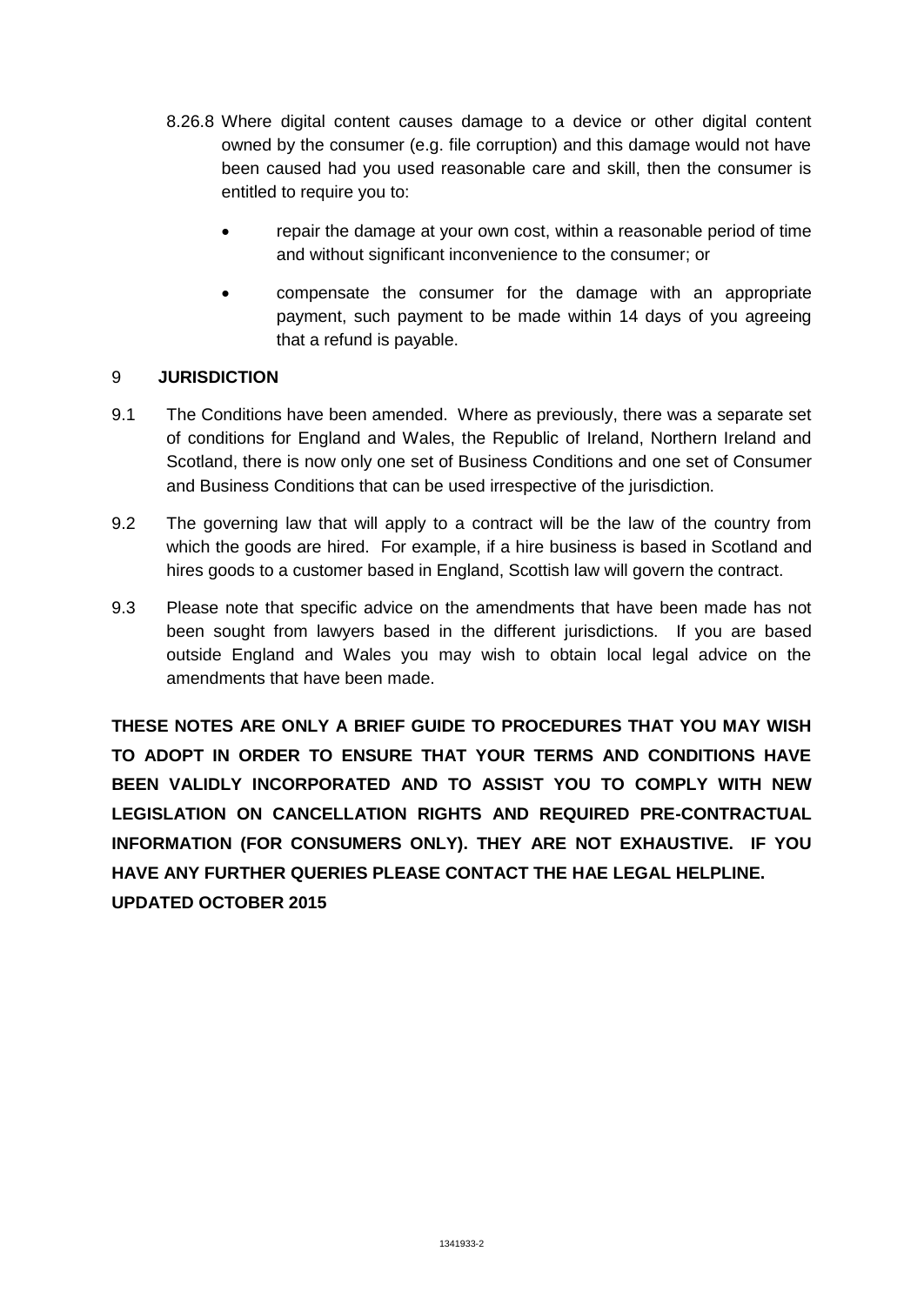#### **Appendix – Model Cancellation Form**

#### **Your Right to Cancel**

You have the right to cancel this Contract without giving any reason within 14 days of the day following the date on which you receive the goods.

To exercise the right to cancel, you must inform us, Ridgeway Plant and Co Ltd, 103 Airport Road West, Belfast, Co. Down BT3 9ED / Unit 1 & 2 Greene Park, Ratoath Road, Ashbourne, Co. Meath A84 XD98 (fax: +44 (0) 28 90454596; e-mail: [info@ridgeway-online.com\)](mailto:info@ridgeway-online.com) of your decision to cancel this Contract by a clear statement (e.g. a letter sent by post or e-mail). You may use the attached model cancellation form below, but it is not obligatory.

To meet the cancellation deadline, it is sufficient for you to send your communication concerning your exercise of the right to cancel before the cancellation period has expired.

#### **Effects of cancellation**

If you cancel this Contract, we will reimburse to you all payments received from you, including the costs of delivery.

We may make a deduction from the reimbursement for loss in value of any goods supplied, if the loss is the result of unnecessary handling by you. Please note that if you wish to return unwanted goods, you will have to do so at your own expense.

We will make the reimbursement without undue delay, and not later than -

- (a) 14 days after the day we receive back from you any goods supplied, or
- (b) (if earlier) 14 days after the day you provide evidence that you have returned the goods, or
- (c) if there were no goods supplied, 14 days after the day on which we are informed about your decision to cancel this contract.

We will make the reimbursement using the same means of payment as you used for the initial transaction, unless you have expressly agreed otherwise; in any event, you will not incur any fees as a result of the reimbursement.

If you requested to begin the performance of services during the cancellation period, you shall pay us an amount which is in proportion to what has been performed until you have communicated us your cancellation of this contract, in comparison with the full coverage of the contract.

#### **Model Cancellation Form**

To Ridgeway Plant and Co Ltd, 103 Airport Road West, Belfast, Co. Down BT3 9ED / Unit 1 & 2 Greene Park, Ratoath Road, Ashbourne, Co. Meath A84 XD98 ():

I/We [\*] hereby give notice that I/we [\*] cancel my/our [\*] contract of sale of the following goods [\*]/for the supply of the following service [\*],

Ordered on [\*]/received on [\*],